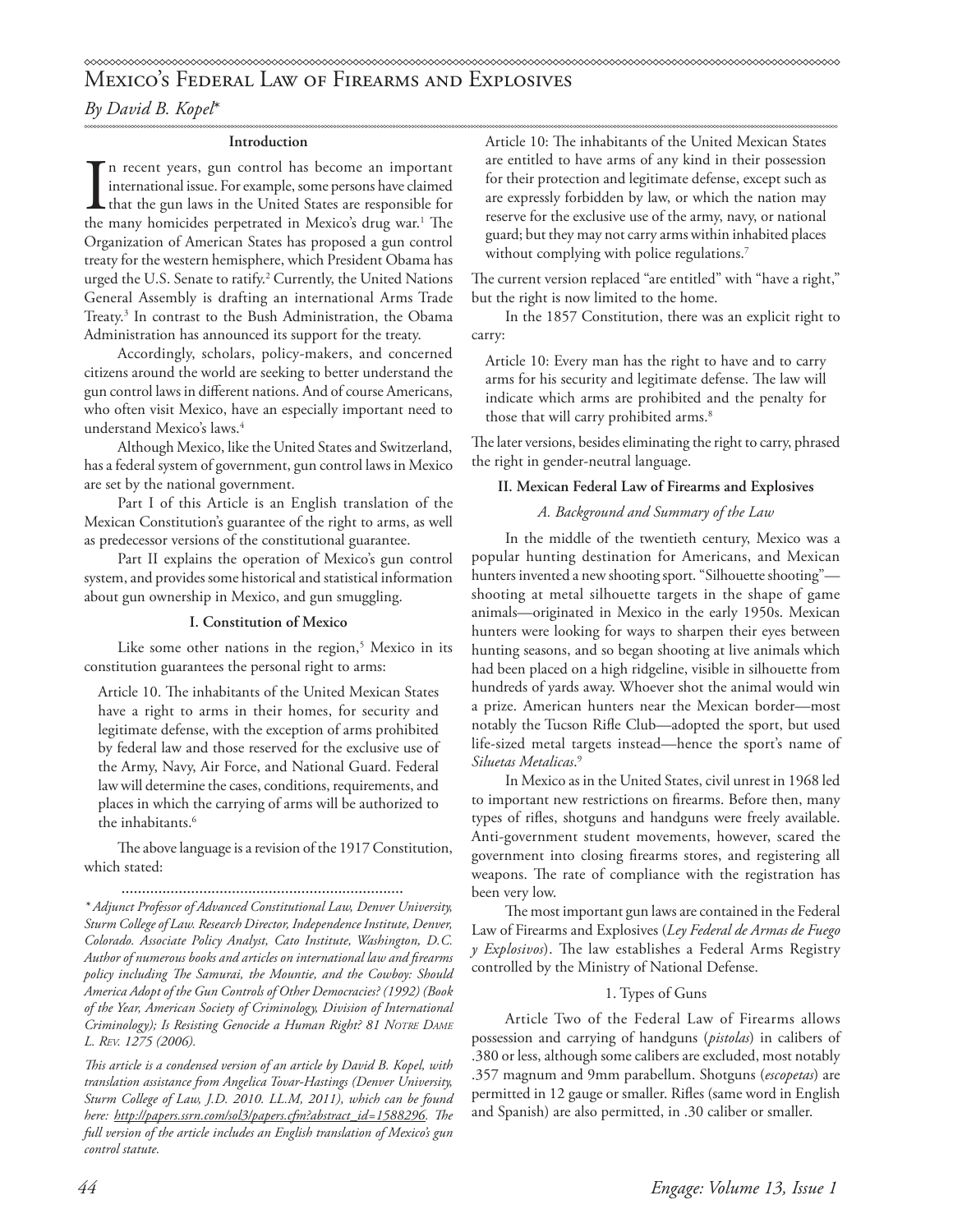#### 2. The Permitting System

Gun permits, for a one-year term, are issued by the military department of defense, SEDENA (*Secretaría de la Defensa Nacional*). The SEDENA subdivision in charge of gun licensing is the *Dirección General del Registro Federal de Armas de Fuego y Control de Explosivos*. 10 In Mexico, the military plays a leading role in domestic law enforcement.

An applicant must belong to a shooting club in order to obtain a permit. If he does, it is straightforward to obtain a permit to own one handgun for home protection.

A person may, in theory, obtain a permit for up to 10 firearms. All guns must be registered with the Ministry of National Defense within 30 days of acquisition. Licensees may only buy ammunition for the caliber of gun for which they are licensed.

To apply for a permit, a person must go to the nearest military base. The military is legally required to issue or reject a license within 50 days of the application. A license applicant must be at least 18 years old, must have fulfilled any obligation of military service, must have the physical and mental capacity to use firearms safely, have no criminal convictions involving firearms, must not be a consumer of drugs, and must have an "upright" way of life.

There is only one firearms store, UCAM (*Unidad de Comercialización de Armamento y Municiones*). It is owned and operated by the military, and located in Mexico City.

Private sales of long guns are legal, but the buyer must register the gun within 30 days with the military's arms registry.

By police fiat, possession of firearms above .22 caliber is severely restricted.

A separate license is necessary for the transportation of firearms. Guns in transit must be unloaded and contained in a case.

A special permit for collectors allows the possession of more guns, including military-caliber firearms. The military police frequently inspect gun collectors, to ensure that the arms are stored so as to prevent theft.

The grounds for issuing a carry permit are: a need due to occupation or employment; special circumstances related to one's place of residence; or other reasonable grounds. A carry permit applicant must also post a bond, and must supply five character references. Farmers and other rural workers are allowed (in theory at least) to carry legal handguns, .22 caliber rifles, and shotguns, as long as they stay outside of urban areas, and obtain a carry license.

But in practice, carry licenses are restricted to the wealthy and the politically connected.11 In a nation of 105 million people, there are only 4,300 carry licenses.

Temporary gun licenses for sporting purposes may be issued to tourists by Mexican Embassies or Consulates. Mexican law provides penalties of 5 to 30 years in prison for tourists who attempt to bring a firearm, or even a single round of ammunition, into Mexico without prior permission. In the past, the law was enforced stringently, even in cases where the violation was accidental, such as a Texan who drove across the border for dinner, and forgot that there was some ammunition

in his car.12 In December 1998, however, the Mexican Congress enacted legislation relaxing the law for first-time, unintentional violations involving only a single gun. Now, first-timers will be fined \$1,000, but not imprisoned. The exemption does not apply for military weapons or prohibited calibers.

In Mexico, there are no shooting ranges open to the general public. Nor is there any public land for hunting. As a result, the only persons who can hunt are those who can afford to pay an outfitter, or are friends with a landowner.

The *Small Arms Survey*, an international gun control think tank based in Geneva, estimates that there are about 15,500,000 total firearms in civilian hands in Mexico,<sup>13</sup> but acknowledges that the size of the civilian gun stock is very murky.<sup>14</sup> About 5,000,000 guns are legally registered.

## *B. The Cross-Border Trade in Arms*

Like the Fourth of July, Cinco de Mayo is closely connected to American guns. The French Emperor Napoleon III, after assuming dictatorial powers in France, began looking for more nations to rule, and so in 1862, he invaded Mexico. Although defeated at the Battle of Puebla on May 5, he eventually deposed Mexico's President Benito Juárez. Napoleon III proclaimed the Austrian prince Maximilian von Habsburg as Emperor of Mexico. In northern Mexico, Juárez gathered an army of resistance. The United States was a crucial source of arms for the Mexican nationalists. They procured one thousand .44 caliber short rifles (Winchester Model 1866 carbines), as well as 500 rounds of ammunition for every gun. Inscribed with the initials "R.M." (República de México), the Winchesters are now valuable collector items. They helped the Mexican people win the war, remove the puppet government of Napoleon III, and re-establish the Mexican republic. The victory is commemorated every year on the fifth of May.

Today, however, some American guns play a harmful role in Mexico. The United States government is currently providing extensive assistance to the Mexican government to help Mexico deal with the problem of violent *narcotraficantes.* At present, Mexico suffers from a tremendous homicide problem, resulting from Mexican President Felipe Calderón's escalation of the drug war. From 2007 to 2008, drug war homicides rose over one hundred percent, to 5,612.<sup>15</sup> While most of the fatalities are the *narcotraficantes* themselves—killed by the police or by gang rivals—innocent civilians and police have also been killed. As a Congressional Research Service report explained: "[T]he government's crackdown, as well as turf wars among rival DTOs [drug trafficking organizations], has fueled an escalation in violence throughout the country, including states along the U.S.-Mexico border."16

During the Clinton Administration, the U.S. Bureau of Alcohol, Tobacco, and Firearms (BATF) initiated a program called Operation Forward Trace.<sup>17</sup> United States law requires that licensed firearms dealers keep registration forms (Federal Form 4473) of their customers. Especially targeting gun buyers with Hispanic names, BATF examined the 4473 forms for federally-licensed firearms dealers in southwestern states, and then investigated the customers. BATF paid particular attention to customers who had purchased self-loading rifles or low-cost handguns. (In late 2001, the Bureau's name was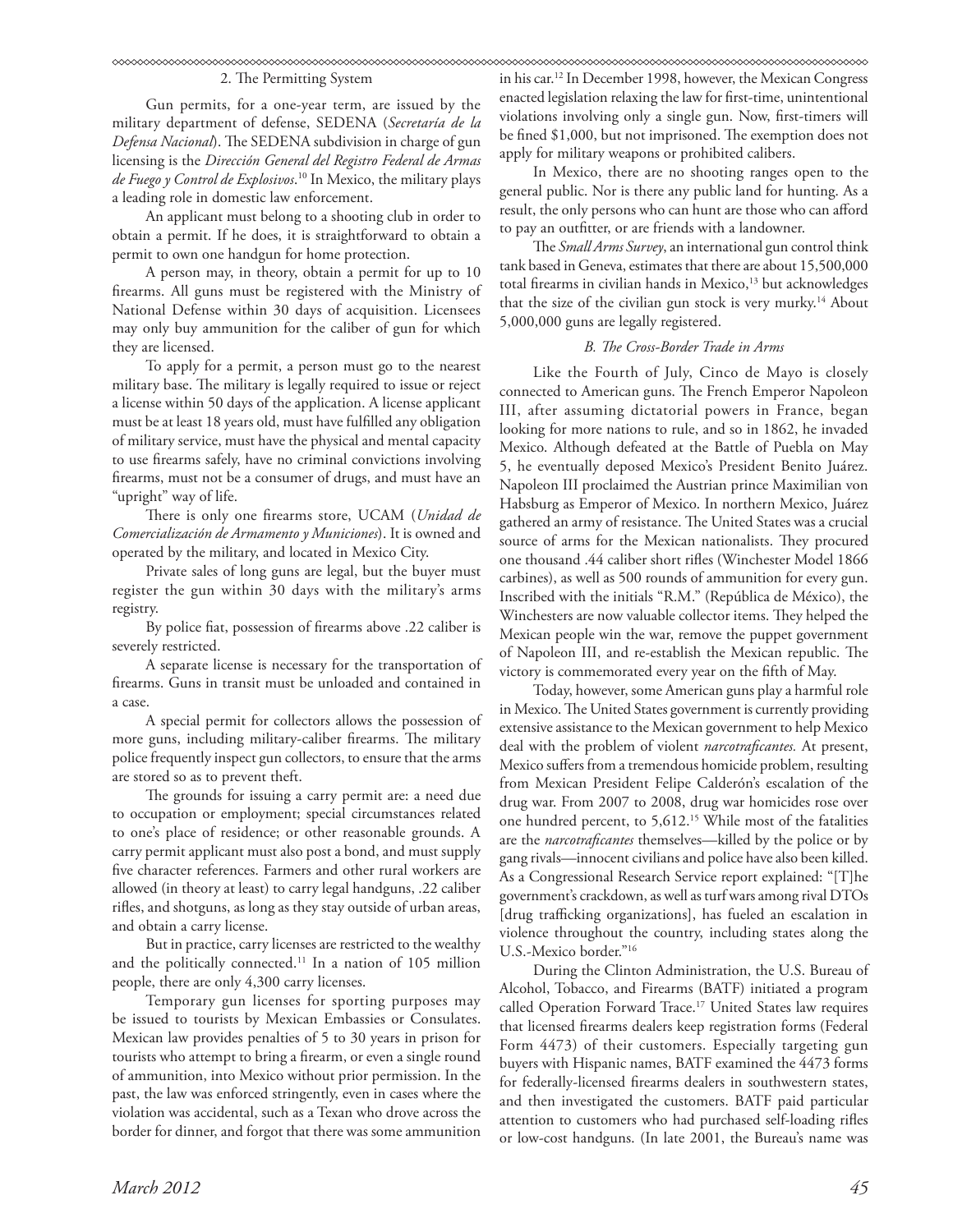changed to the Bureau of Alcohol, Tobacco, Firearms, and Explosives (BATFE).)

A few months after George W. Bush became President, the Mexican and American Attorneys General unveiled a joint program under which Mexican law enforcement officials could ask the BATFE to conduct computerized traces of guns that had been seized by Mexican law enforcement. That program is now known as "Project Gunrunner," and is operated by American law enforcement officials in Mexico and in American border states.<sup>18</sup>

Project Gunrunner has become part of the Mérida Initiative, by which the U.S. government provides extensive financial support to law enforcement organizations in the Central America, with the bulk of the funds going to Mexico. Most of the Mérida money is used to purchase equipment.

Another cooperative Mexican-American project is operation Armas Cruzadas, in which several American law enforcement agencies<sup>19</sup> work with their Mexican counterparts to interdict arms smugglers. In addition, United States antidrug programs are also tasked with preventing gun-running into Mexico.<sup>20</sup>

One more anti-smuggling program is a joint effort of the federal BATFE and the National Shooting Sports Foundation (the trade association for the American firearms industry). "Don't Lie for the Other Guy" trains firearms store owners and employees how to spot "straw purchasers." A straw purchaser is someone with a clean record who can legally buy guns, but who is illegally buying the gun on behalf of an ineligible person—such as a boyfriend with a felony conviction, or an arms smuggler.<sup>21</sup>

### *C. The Supply of Illegal Guns in Mexico*

An oft-repeated claim is that 90% of Mexican crime guns come from the United States. The more accurate statement would be that the Mexican police choose to give a selected minority of seized firearms to the United States BATFE offices in Mexico, and of those guns that are turned over the BATFE, a high percentage are traced to the United States, in the sense that the guns were at one point manufactured or sold in the United States.<sup>22</sup> This does not mean that the guns were necessarily sold in the civilian United States market; for example, a gun might have been lawfully sold to a Mexican police agency and then stolen. Or the gun might have been manufactured for U.S. Army use during the Vietnam War, later captured by the communist government which currently rules Vietnam, and then exported on the international black market.

One reason that a Mexican crime gun would not be turned over to the BATFE for tracing is that the gun has no manufacturer mark or serial numbers, so a trace would be impossible. Under long-standing U.S. law, any firearm manufactured in the United States for sale must have a serial number and manufacturer mark. However, in China, the firearms manufacturing companies (which are run by former military officers, and function as a profit center for the People's Liberation Army and its business network) have produced many guns with no markings at all, or with only a simple country identification but no serial number or manufacturer name. These guns show up in very large quantities in the international black market, which supplies warlords, dictators, drug gangs, and other international rogues.

Sometimes, the Mexican government itself refuses to allow BATFE to trace guns. In 2008, Mexican police in Reynosa, a border town near the southern tip of Texas, made the largest weapons seizure in Mexican history: 288 "assault rifles," 428,000 rounds of ammunition, 287 grenades, and a grenade launcher.<sup>23</sup> BATFE asked to see the serial numbers on the guns in order to trace them; the Mexican government refused.<sup>24</sup>

At other times, an initial trace may be successful, but further investigation is thwarted. February 15, 2007, was "Black Thursday" in Mexico—the day that drug gangsters in central Mexico murdered four law enforcement officers.

BATFE traced the murder weapons to a gun store in Laredo, Texas, and found the man who had purchased the guns. He asserted that he had sold them to a total stranger whom he met at a shooting range. While BATFE wanted to investigate further and discover the trafficking network that had delivered the guns to the murderers, the Mexican government blocked the investigation. According to the *San Antonio Express-News*:

[T]he ATF wouldn't get much from their Mexican counterparts, who imposed an almost total information blackout about the arrests of 14 suspects, including the alleged shooters. Not even the four widows know what happened to their husbands' alleged killers. The mystery extends to local journalists and municipal police, who are told only the arrested are still in prison but not tried. And, federal authorities have so far refused Express-News interview requests to discuss the case.

The ATF's Elias Bazan, who oversaw the Laredo office at the time, said Mexico's investigators squandered an opportunity to provide the results of their interrogations and any evidence, outside of the guns' serial numbers, that would point to how the weapons were smuggled from the Laredo side.

"We don't have anything from the Mexican government, so we're screwed," Bazan said of his Laredo investigation, which was shut down as a result.<sup>25</sup>

It seems apparent that some narcos have smuggling networks which are protected by corrupt Mexican government officials.

The evidence also indicates that there are major weapons sources unrelated to the United States civilian market. In 2007- 08, the Mexican government confiscated almost two thousand hand grenades—weapons which are certainly not sold at U.S. gun stores or gun shows. Also seized by the Mexican government were rocket-propelled grenade launchers, rocket launchers, and anti-tank weapons—all of them arms which appear to have been diverted from military stocks, and none of which can be bought in American stores.<sup>26</sup>

After investigating the Mexican black market in arms, reporters William La Jeunesse and Maxim Lott summarized the sources of narco weapons:

—The Black Market. Mexico is a virtual arms bazaar, with fragmentation grenades from South Korea, AK-47s from China, and shoulder-fired rocket launchers from Spain, Israel, and former Soviet bloc manufacturers.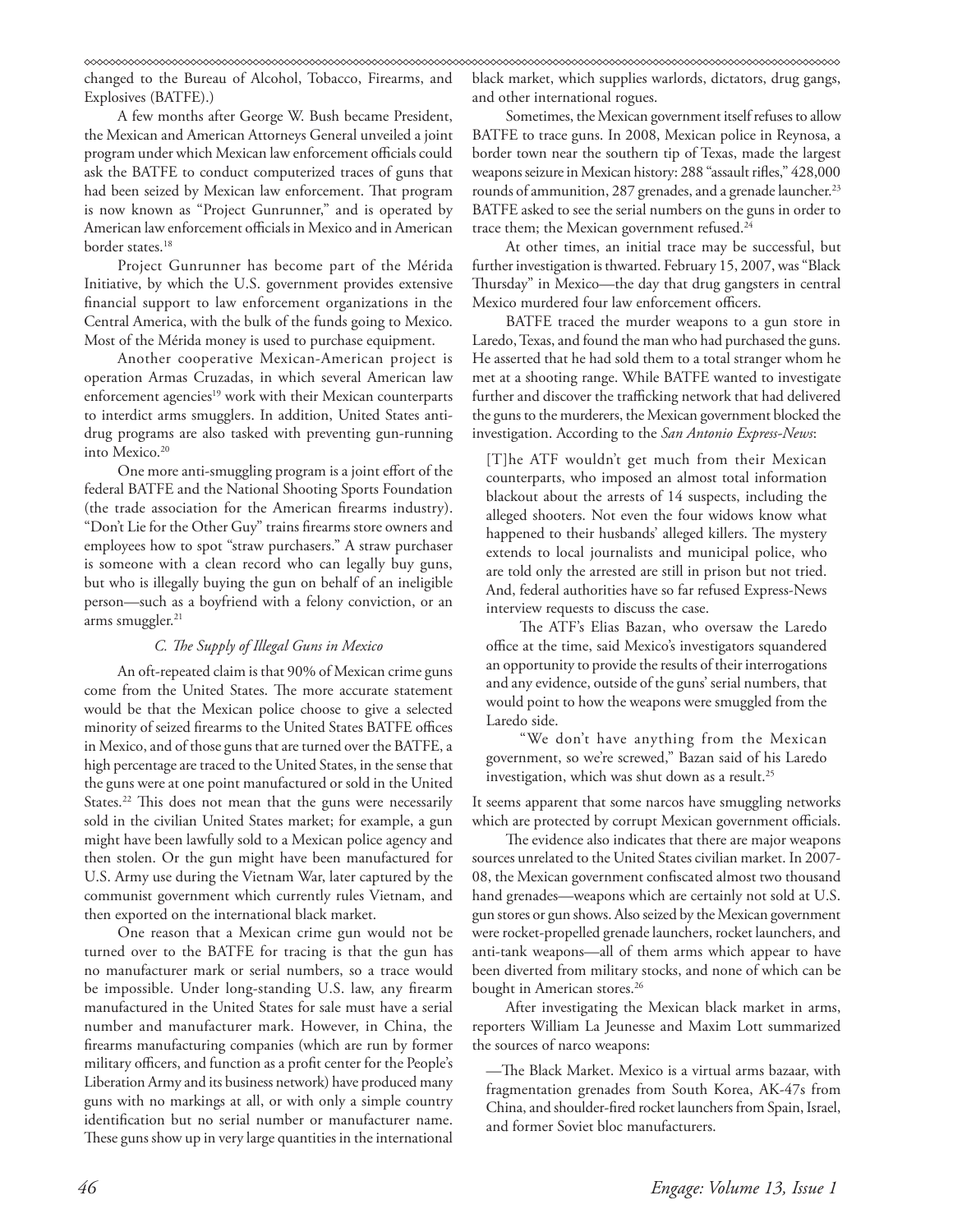—Russian crime organizations. Interpol says Russian Mafia groups such as Poldolskaya and Moscow-based Solntsevskaya are actively trafficking drugs and arms in Mexico.

—South America. During the late 1990s, the Revolutionary Armed Forces of Colombia (FARC) established a clandestine arms smuggling and drug trafficking partnership with the Tijuana cartel, according to the Federal Research Division report from the Library of Congress.

—Asia. According to a 2006 Amnesty International Report, China has provided arms to countries in Asia, Africa, and Latin America. Chinese assault weapons and Korean explosives have been recovered in Mexico.

—The Mexican Army. More than 150,000 soldiers deserted in the last six years, according to Mexican Congressman Robert Badillo. Many took their weapons with them, including the standard issue M-16 assault rifle made in Belgium.

—Guatemala. U.S. intelligence agencies say traffickers move immigrants, stolen cars, guns, and drugs, including most of America's cocaine, along the porous Mexican-Guatemalan border. On March 27, La Hora, a Guatemalan newspaper, reported that police seized 500 grenades and a load of AK-47s on the border. Police say the cache was transported by a Mexican drug cartel operating out of Ixcan, a border town."27

Professor George W. Grayson, author of the book Mexico's Stuggle with "Drugs and Thugs" calls the 90% factoid a "wildly exaggerated percentage," which is being pushed by President Calderón for purposes of domestic Mexican politics.<sup>28</sup>

In any case, the profits of the Mexican drug cartels are estimated to be twenty-five billion dollars a year—or about two percent of Mexico's gross domestic product.<sup>29</sup> The Mexican government estimates that the gross revenues of weapons trafficking into Mexico are twenty-two million dollars per year.30 In other words, weapons acquisition costs the drug cartels only about one percent of annual profits, and a tiny fraction of gross revenues. Accordingly, the cartels appear to have substantial extra revenue to spend on buying weapons, should law enforcement successes result in an increase in the black market price of arms.

For the full article, visit SSRN: http://papers.ssrn.com/sol3/ papers.cfm?abstract\_id=1588296.

#### **Endnotes**

1 *E.g.*, Stephen Dinan, *Obama Blames U.S. Guns in Mexico*, Wash. Times, Apr. 17, 2009.

2 The treaty is commonly known as "CIFTA," for its Spanish acronym, *Convención InteramericanaContra La Fabricación Y El Tráfico Ilícitos De Armas De Fuego, Municiones, Explosivos Y OtrosMateriales Relacionados*. The document is called a "Convention" rather than "Treaty," because "Convention" is a term of art for a multilateral treaty created by a multinational organization.

3 U.N. Office for Disarmament Affairs, Towards an Arms Trade Treaty, *available at* http://www.un.org/disarmament/convarms/ArmsTradeTreaty/html/ATT. shtml (last visited Oct. 5, 2009).

4 The nation's formal name is *Estados Unidos Mexicanos*.

5 For other nations, see Guatemala Constitución art. 38 (*Tenencia y portación de armas. Se reconoce el derecho de tenencia de armas de uso personal, no prohibidas por la ley, en el lugar de habitación. No habrá obligación de entregarlas, salvo en los casos que fuera ordenado por el juez competente. Se reconoce el derecho de portación de armas, regulado por la ley*.) ("Possession and carrying of arms. The right of possession of arms for personal use is recognized, not prohibited by the law, in the home. There will be no obligation to surrender them, save in cases that are ordered by a competent judge. The right of carrying of arms is recognized, and regulated by the law."); CONSTITUTION DE LA RÉPUBLIQUE d'Haïti art. 268-1 (*Tout citoyen a droit à l'auto-défense armée, dans les limites de son domicile mais n'a pas droit au port d'armes sans l'autorisation expresse et motivée du Chef de la Police*) ("Every citizen has the right to armed self defense, within the bounds of his domicile, but has no right to bear arms without express well-founded authorization from the Chief of Police."); U.S. Consr. amend. II ("A well-regulated Militia, being necessary to the security of a free State, the right of the people to keep and bear Arms, shall not be infringed.").

#### 6 The official text in Spanish reads:

*Artículo 10. Los habitantes de los Estados Unidos Mexicanos tienen derecho a poseer armas en su domicilio, para su seguridad y legítima defensa, con excepción de las prohibidas por la Ley Federal y de las reservadas para el uso exclusivo del Ejército, Armada, Fuerza Aérea y Guardia Nacional. La ley federal determinará los casos, condiciones, requisitos y lugares en que se podrá autorizar a los habitantes la portación de armas.*

Available at http://pdba.georgetown.edu/Constitutions/Mexico/ textovigente2008.pdf.

7 As enacted in 1917, Article 10 stated:

*Artículo 10: Los habitantes de los Estados Unidos Mexicanos tienen derecho a poseer armas en su domicilio, para seguridad y legítima defensa, con excepción de las prohibidas por la ley federal y de las reservadas para el uso exclusivo del Ejército, Armada, Fuerza Aérea y Guardia Nacional. La ley federal determinará los casos, condiciones, requisitos y lugares en que se podrá autorizar a los habitantes la portación de armas.*

Available at http://www.georgetown.edu/pdba/Constitutions/Mexico/ mexico1917.html.

8 The 1857 version:

*Artículo 10: Todo hombre tiene derecho de poseer y portar armas para su seguridad y legítima defensa. La ley señalará cuáles son las prohibidas y la pena en que incurren los que las portaren.*

Available at http://www.juridicas.unam.mx/infjur/leg/conshist/pdf/1857.pdf.

9 The sport originally used high-power rifles to shoot at metal silhouettes of wild chickens, javelinas, turkeys, sheep, and other game. In the 1970s, the National Rifle Association put silhouette shooting into its competition schedule, and created separate classes for smallbore rifle, air rifles, and both smallbore and centerfire handguns. This allowed the competitions to take place on much smaller ranges than the 500 meter ranges which had been standard for the high-power event. Since then, the sport has spread worldwide, and many competitive shooters specialize in silhouette competition. *Siluetas Metalicas* remains the proper name for silhouette shooting with high-power rifles (6mm and up).

10 The starting web page for the military's gun licensing program is available at http://www.sedena.gob.mx/index.php?id=121.

11 An applicant may appeal a denial to the District Court, although the prospects for success are nil.

12 *See* United States v. Bean, 537 U.S. 77(2002) (A licensed American firearms dealer, who resided in Laredo, Texas, spent the day working at a gun show, and later drove to dinner in Nuevo Laredo, Mexico; he had told his employees to remove all arms and ammunition from his car, but the employees missed one box of shotgun shells. Bean was convicted of a felony and served prison time in Mexico.). At the time, United States law was interpreted to prohibit arms possession by persons convicted in foreign courts of felonies. Federal law also provided an administrative procedure for the restoration of firearms rights by persons whom the Bureau of Alcohol, Tobacco, and Firearms deemed to be suitable to possess arms. 18 U.S.C. § 925(c). However, since 1992, Congress has prohibited BATF from expending appropriations to make determinations on restoration of rights. In *Bean*, the Supreme Court majority held that BATF's inability to process Bean's application for a restoration of rights did not amount